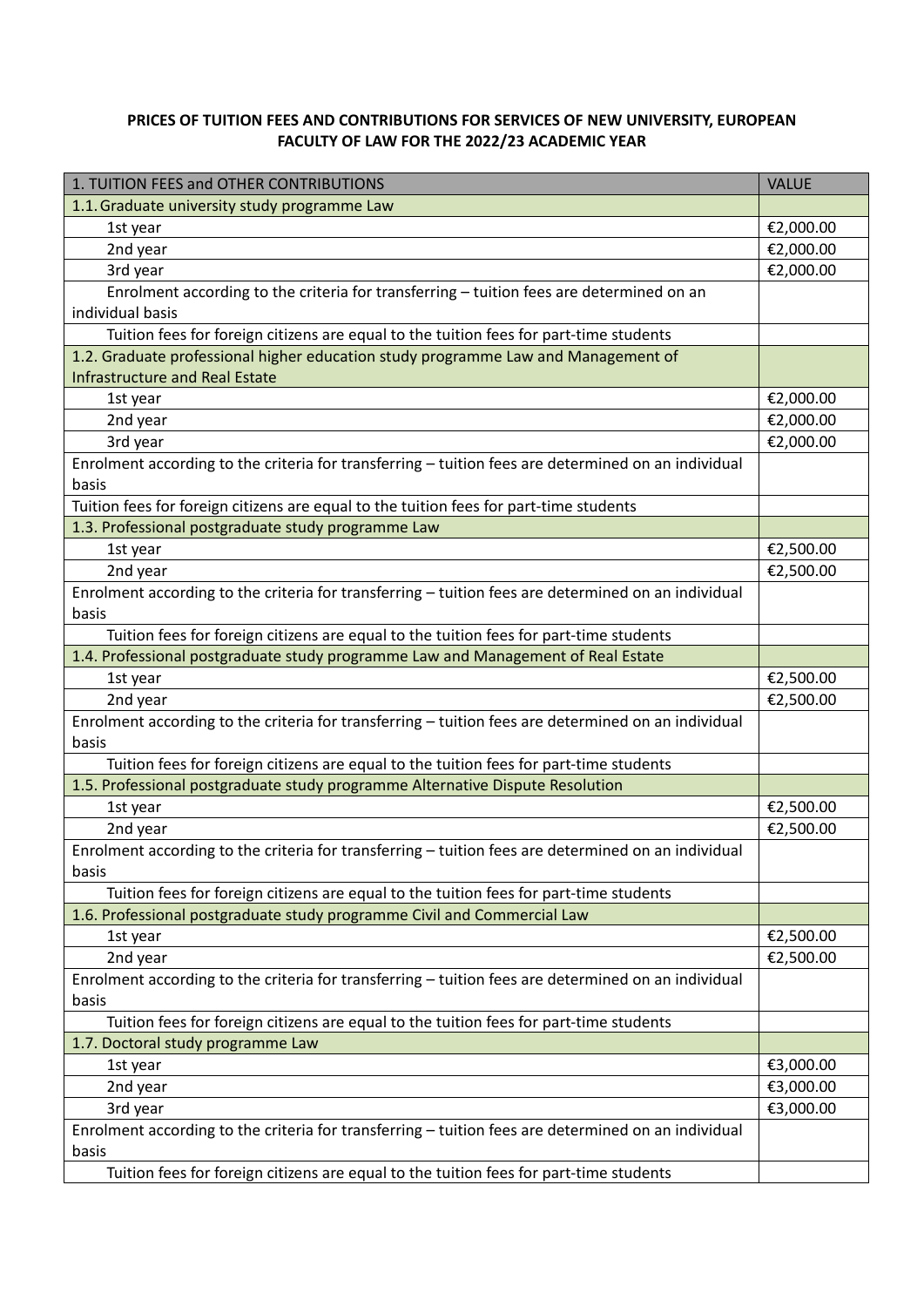| 1.8. Doctoral study programme Law and Management of Real Estate                                                                                                                                                                                                                                                                                                                                                                                                                                                                                                                                                  |              |
|------------------------------------------------------------------------------------------------------------------------------------------------------------------------------------------------------------------------------------------------------------------------------------------------------------------------------------------------------------------------------------------------------------------------------------------------------------------------------------------------------------------------------------------------------------------------------------------------------------------|--------------|
| 1st year                                                                                                                                                                                                                                                                                                                                                                                                                                                                                                                                                                                                         | €3,000.00    |
| 2nd year                                                                                                                                                                                                                                                                                                                                                                                                                                                                                                                                                                                                         | €3,000.00    |
| 3rd year                                                                                                                                                                                                                                                                                                                                                                                                                                                                                                                                                                                                         | €3,000.00    |
| Enrolment according to the criteria for transferring - tuition fees are determined on an individual                                                                                                                                                                                                                                                                                                                                                                                                                                                                                                              |              |
| basis                                                                                                                                                                                                                                                                                                                                                                                                                                                                                                                                                                                                            |              |
| Tuition fees for foreign citizens are equal to the tuition fees for part-time students                                                                                                                                                                                                                                                                                                                                                                                                                                                                                                                           |              |
| 1.9. Contributions                                                                                                                                                                                                                                                                                                                                                                                                                                                                                                                                                                                               |              |
| Enrolment fee (for the 1st and higher years, additional year, re-enrolment in the same year and<br>enrollment on the basis of prolongation of student status)                                                                                                                                                                                                                                                                                                                                                                                                                                                    | €100.00      |
| Enrolment costs include:<br>membership for the University library of the New University<br>access to e-classroom<br>access to the eUniverza platform<br>-<br>Microsoft Office Pro Plus Edu 365 Student license<br>—<br>access to the journal Dignitas<br>-<br>enrolment documentation<br>—<br>student identity card<br>-<br>hologram sticker<br>-<br>contribution for the student information system VIS<br>-<br>financial contribution for the Student Council<br>contribution for the costs of informing students about study and professional matters (SMS<br>messages, etc.)<br>contribution for e-materials |              |
| 1.10. E-UNIVERSITY                                                                                                                                                                                                                                                                                                                                                                                                                                                                                                                                                                                               |              |
| Outer user of the e-University portal (students and citizens of EFL don't belong in this group)                                                                                                                                                                                                                                                                                                                                                                                                                                                                                                                  | €120.00      |
| 1.10. EVRO AS PACKAGE                                                                                                                                                                                                                                                                                                                                                                                                                                                                                                                                                                                            |              |
| Superior EVRO AS package for students                                                                                                                                                                                                                                                                                                                                                                                                                                                                                                                                                                            | €500.00      |
| 2. CREDIT POINTS                                                                                                                                                                                                                                                                                                                                                                                                                                                                                                                                                                                                 | <b>VALUE</b> |
| Graduate university study programme Law                                                                                                                                                                                                                                                                                                                                                                                                                                                                                                                                                                          | €33.34       |
| Graduate professional higher education study programme Law and Management of Infrastructure<br>and Real Estate                                                                                                                                                                                                                                                                                                                                                                                                                                                                                                   | €33.34       |
| Professional postgraduate study programme Law                                                                                                                                                                                                                                                                                                                                                                                                                                                                                                                                                                    | €41.67       |
| Professional postgraduate study programme Law and Management of Real Estate                                                                                                                                                                                                                                                                                                                                                                                                                                                                                                                                      | €41.67       |
| Professional postgraduate study programme Alternative Dispute Resolution                                                                                                                                                                                                                                                                                                                                                                                                                                                                                                                                         | €41.67       |
| Professional postgraduate study programme Civil and Commercial Law                                                                                                                                                                                                                                                                                                                                                                                                                                                                                                                                               | €41.67       |
| Doctoral study programme Law                                                                                                                                                                                                                                                                                                                                                                                                                                                                                                                                                                                     | €50.00       |
| Doctoral study programme Law and Management of Real Estate                                                                                                                                                                                                                                                                                                                                                                                                                                                                                                                                                       | €50.00       |
| 3. EXAMINATIONS                                                                                                                                                                                                                                                                                                                                                                                                                                                                                                                                                                                                  | <b>VALUE</b> |
| 3.1. PERSONS WITH STATUS                                                                                                                                                                                                                                                                                                                                                                                                                                                                                                                                                                                         |              |
| 4th and 5th attempt (*)                                                                                                                                                                                                                                                                                                                                                                                                                                                                                                                                                                                          | €70.00       |
| 6th and every subsequent attempt (comission exam)                                                                                                                                                                                                                                                                                                                                                                                                                                                                                                                                                                | €85.00       |
| <b>3.2. PERSONS WITHOUT STATUS</b>                                                                                                                                                                                                                                                                                                                                                                                                                                                                                                                                                                               |              |
| Taking an exam for persons without status or citizens $(*)$ (includes three attempts) – graduate<br>programmes (1 <sup>st</sup> cycle)                                                                                                                                                                                                                                                                                                                                                                                                                                                                           | €100.00      |
| Taking an exam for persons without status or citizens (*) (includes three attempts) - or IRW<br>(individual research work) -postgraduate study programme (2 <sup>nd</sup> cycle)                                                                                                                                                                                                                                                                                                                                                                                                                                 | €150.00      |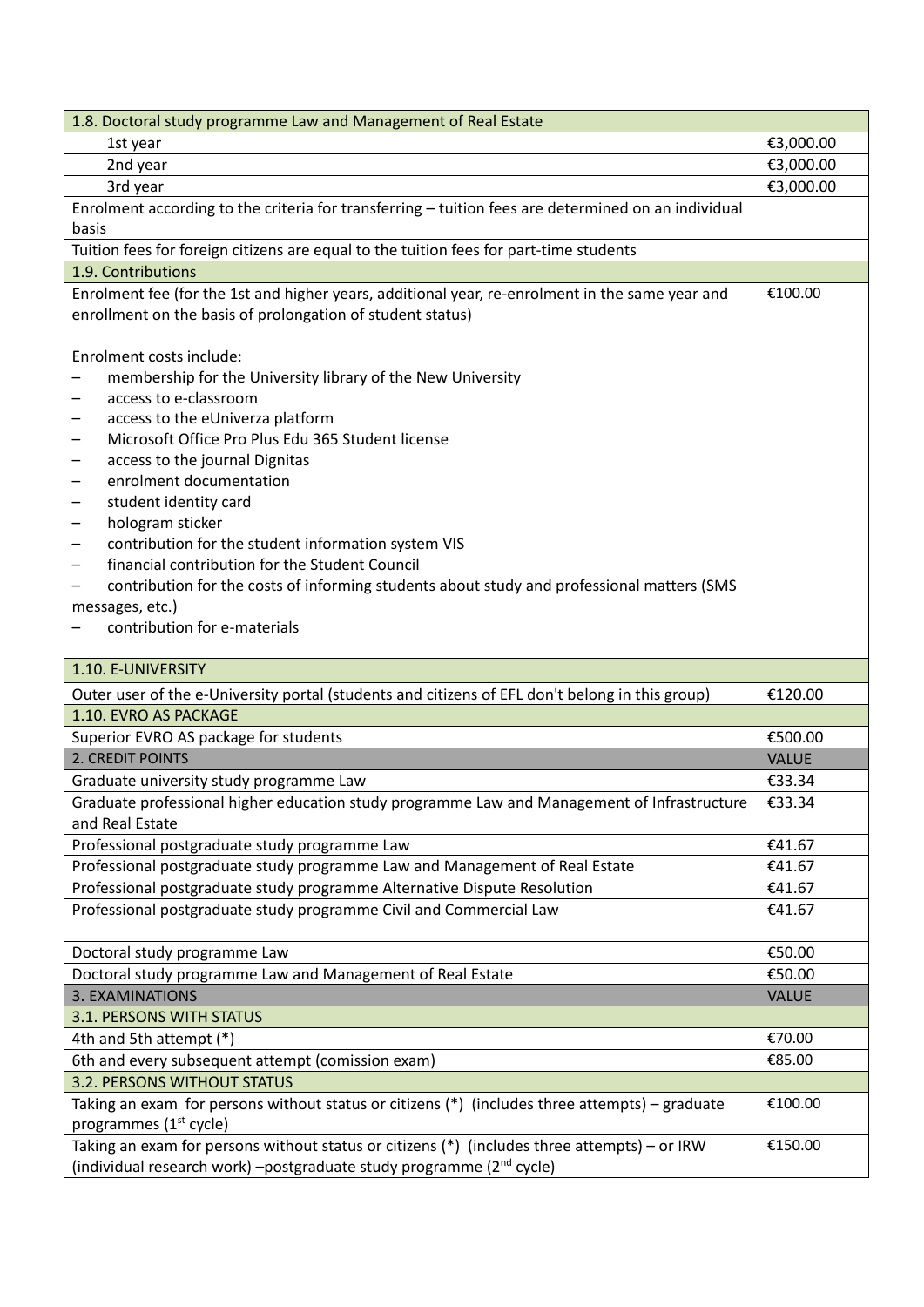| Taking an exam for persons without status or citizens (*) (includes three attempts) - or IRW       | €250.00      |
|----------------------------------------------------------------------------------------------------|--------------|
| (individual research work) or disposition – doctoral study programme ( $3^{rd}$ cycle)             |              |
| 4th and 5th attempt for persons with or without status or citizens (*)                             | €70.00       |
| 6th and every subsequent attempt for persons with or without status or citizens (*) (comission     | €85.00       |
| exam)                                                                                              |              |
| <b>3.2. BRIDGE EXAMINATIONS</b>                                                                    |              |
| Graduate study programme bridge examination (paid each time the examination is taken)              | €50.00       |
| Postgraduate study programme bridge examination (paid each time the examination is taken)          | €50.00       |
| Doctoral study programme bridge examination (paid each time the examination is taken               | €50.00       |
| 4. PREPARATION AND DEFENCE OF A THESIS - persons without student status                            | <b>VALUE</b> |
| Diploma thesis - graduate study programmes (1 <sup>st</sup> cycle)                                 | €500.00      |
| Postgraduate thesis - professional postgraduate study programmes (2nd cycle)                       | €900.00      |
| Doctoral thesis - doctoral study programme Law (3rd cycle)                                         | €1,500.00    |
| <b>5. CERTIFICATES</b>                                                                             | <b>VALUE</b> |
| Certificate of completed exams and average grade                                                   | €6.00        |
| Certificate of the application for the exam                                                        | €6.00        |
| Certificates in English (enrollment, completed exams and average grade, graduation)                | €10.00       |
| Other certificates issued at the student's request                                                 | €10.00       |
| Certificate for early retirement or claiming academic years                                        | €65.00       |
| The prices of certificates are double for persons without the student status                       |              |
| 6. DUPLICATES and DIPLOMA IN ENGLISH                                                               | <b>VALUE</b> |
| Duplicate student identity card                                                                    | €15.00       |
| Duplicate diploma (**)                                                                             | €150.00      |
| Diploma transcript in English                                                                      | €25.00       |
| Additional copy of the diploma supplement                                                          | €18.00       |
| 7. DECISIONS and RESOLUTIONS                                                                       | <b>VALUE</b> |
| Issue of a decision on the recognition of an examination passed outside the New university         | €25.00       |
| Issue of a decision on conditions for the continuation of the study after a 2 year break or longer | €20.00       |
| All other decisions (***)                                                                          | €50.00       |
| 8. APPOINTMENT TO A TITLE FOR PERSONS NOT ASSOCIATED WITH THE FACULTY                              | <b>VALUE</b> |
| University teacher / scientific worker-initial appointment                                         | €3,170.00    |
| University teacher / scientific worker-reappointment                                               | €2,550.00    |
| University teacher / scientific worker                                                             | €1,050.00    |
| 9. RECOGNITION AND VALIDATION OF EDUCATION                                                         | <b>VALUE</b> |
| Costs of an expert opinion on the equivalence of a professional or academic title                  | €400.00      |
|                                                                                                    |              |

In case of payment of tuition in one installment we offer 5% discount.

Notes under:

(\*)Taking an exam is considered as: exam, seminar paper or other obligations defined with curriculum

(\*\*) Item 6: one must submit proof of payment of administrative fee when submitting the demand for issuing the duplicate of the diploma

(\*\*\*) Item 7: the Faculty musn't charge for the following decisions: -the decision on fulfillment of conditions for taking the exams from higher year -the decision on acknowledging the exams within the New university -the decision on taking the exams preliminary